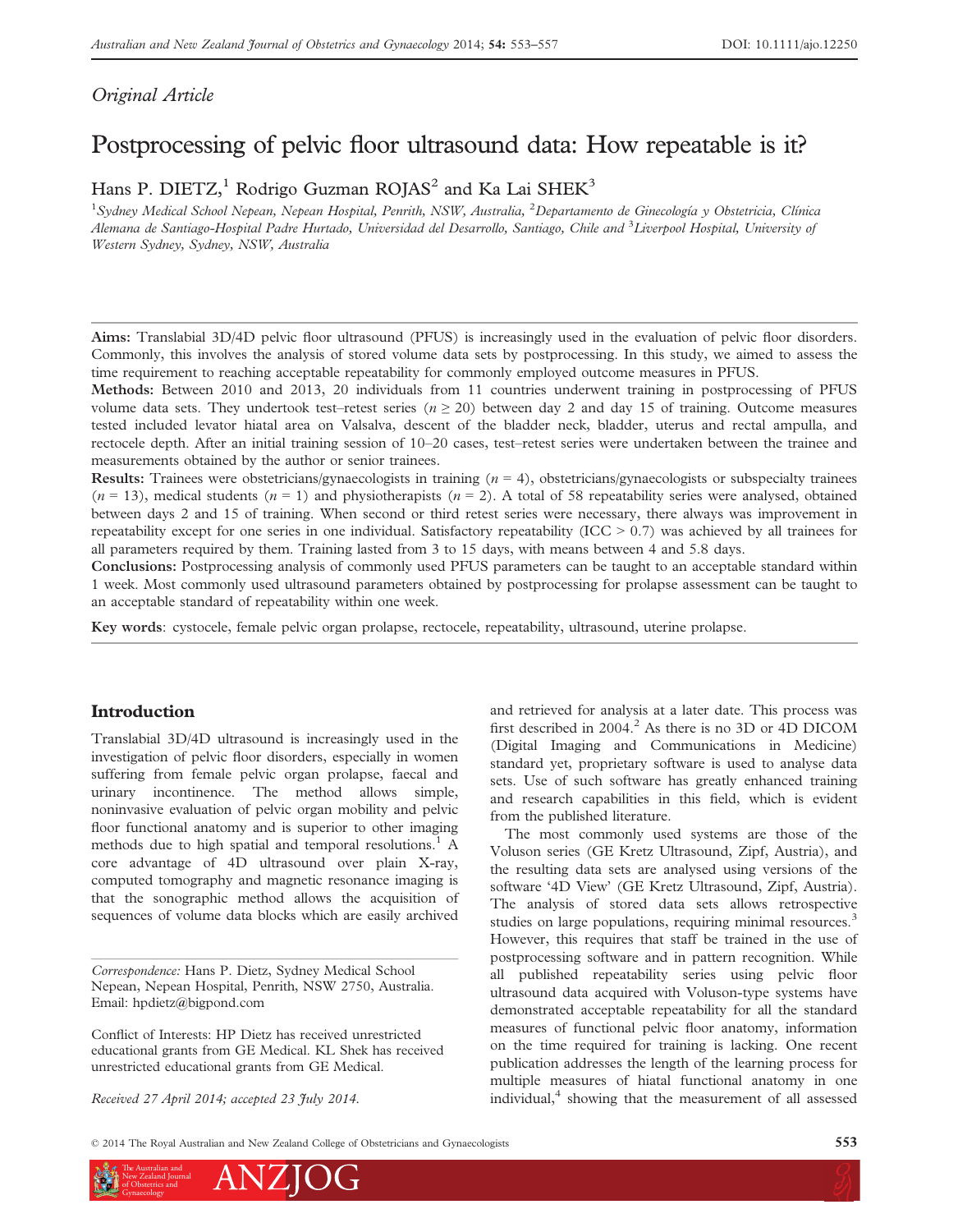hiatal dimensions could be taught to an acceptable standard within 23 h of total training, confirming several other studies demonstrating good repeatability of levator hiatal dimensions.<sup>4-9</sup>

In this study, we intended to assess the time requirement to reaching acceptable repeatability for the most commonly employed outcome measures in pelvic floor ultrasound in 20 individuals from a variety of professional backgrounds and nationalities.

# Materials and Methods

Between 2010 and 2012, 20 individuals from 11 countries underwent training in postprocessing of translabial ultrasound volume data sets at our tertiary urogynaecological unit for the purpose of prolapse assessment. None of the trainees had previously used postprocessing software. There was a varying degree of previous experience with diagnostic imaging. Trainees undertook test–retest series ( $n \ge 20$ ) between day 2 and day 15 of training, depending on progress. Outcome measures tested included levator hiatal area, descent of the bladder neck, bladder, uterus and rectal ampulla, and rectocele depth on Valsalva. The tested measures depended on the parameters required for the trainee's selected field of study.

Ultrasound volume data sets used for retest series had been acquired supine and after voiding, using a Voluson 730 expert system with RAB 8-4 MHz transducer, as previously described.<sup>2</sup> The resulting  $4D$  ultrasound data sets were subsequently investigated with the help of postprocessing software 4D View v 10.0 (GE Kretz Ultrasound, Zipf, Austria). Volume data sets were analysed blinded against all clinical data.

Bladder neck and pelvic organ descent was determined by measuring the position of the internal urethral meatus, the most dependent part of the bladder, the cervix and small bowel/rectal ampulla relative to the inferior margin of the symphysis pubis (see Fig. 1) as previously described.<sup>10</sup> Hiatal area was measured in the plane of minimal hiatal dimensions as previously described, $5$  see Figure 2. After an initial training session of 10–20 cases assessed under direct supervision of one of the authors, test–retest series were undertaken between the trainee and measurements obtained by the first author or senior trainees, that is by individuals with at least one-year experience in translabial ultrasound. Repeatability of measurements was tested with intraclass correlations (ICC, single measurement, absolute agreement definition), on series of 20 women assessed on multiple days of training until satisfactory agreement was achieved. We used SPSS (SPSS 16; SPSS, Chicago, IL, USA).

Training occurred for a maximum of 8 hours per calendar day and involved analysis of stored volume data sets, some under direct supervision, and live scanning under direct supervision of the authors. The characteristics of women whose data were used for retest series varied widely as their volumes were taken from the respective study populations. All data were obtained in the context of IRB-approved individual research projects (SWAHS HREC (Nepean Hospital) 05-004, 05-029, 07-022, 07- 063, NBMLHD HREC (Nepean Hospital) 09-03, 09-38, 09-42, 10-03, 10-05, 11-04, 11-12, 11-13, 11-35, 11-55, 12-15, 12-45, 12-71, Greenslopes Private Hospital HREC 10-09, Townsville HREC 84/04). In this retrospective study, we reviewed and summarised the teaching experience of those 20 individuals in order to demonstrate average time requirements for the teaching of offline analysis of commonly used parameters of pelvic floor functional anatomy.

### **Results**

Trainees were obstetricians/gynaecologists in training  $(n = 4)$ , obstetricians/gynaecologists or subspecialty trainees  $(n = 13)$ , medical students  $(n = 1)$  and physiotherapists  $(n = 2)$ . For 12 out of 20 trainees, the language of instruction (English) was their second or third language. They originated from the United Kingdom (5), the USA (4), Australia (3), South Africa (1), the Czech



Figure 1 Prolapse assessment by translabial ultrasound, as seen in the midsagittal line. Image (a) shows appearances at rest, image (b) on maximal Valsalva. There is bladder descent to 1 cm above the symphyseal reference line and an enterocele to 2 cm below this line. B, bladder; E, enterocele; R, rectal ampulla; S, symphysis pubis.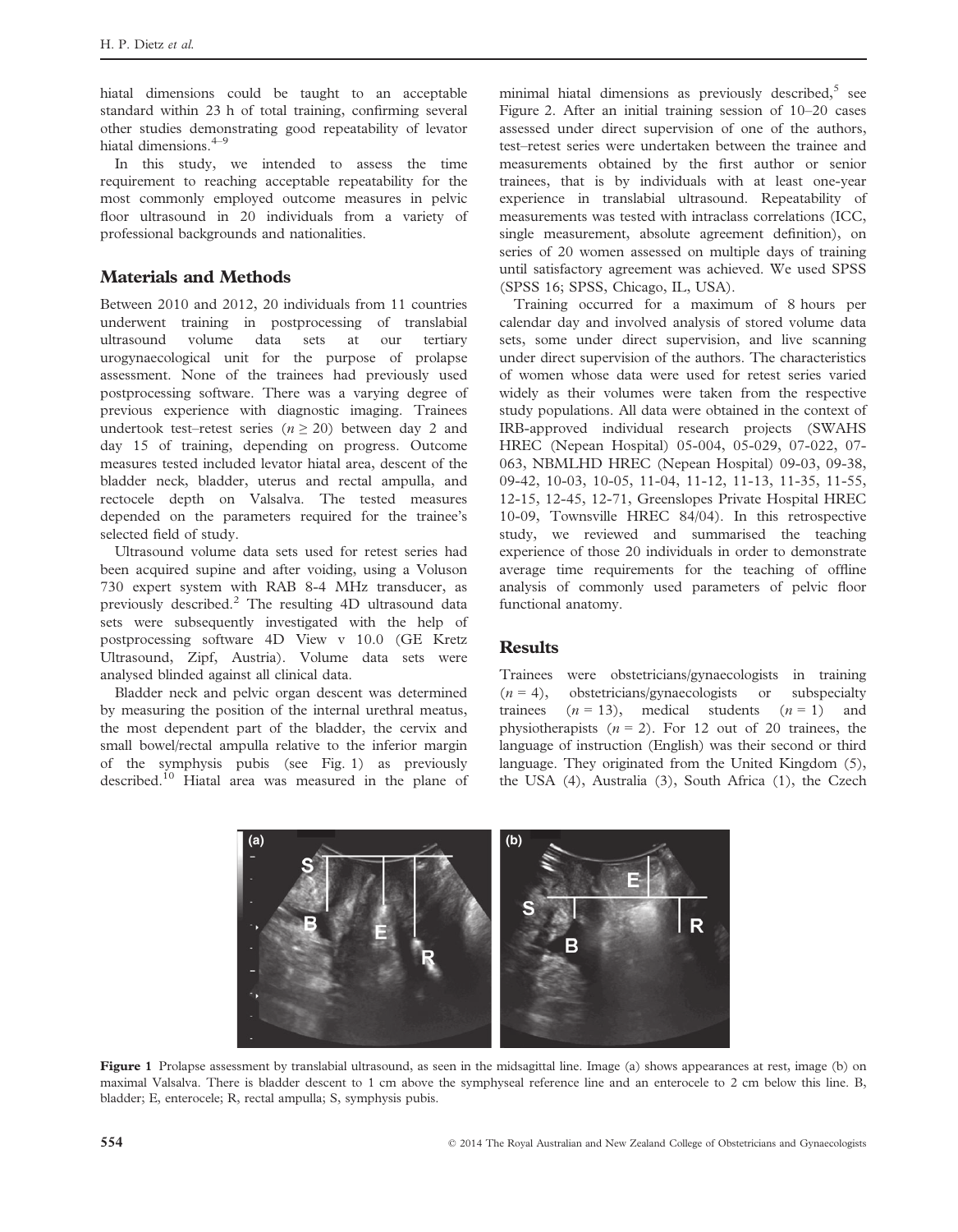

Figure 2 Determination of hiatal area in single-plane measurements. Panel a shows the mid-sagittal plane, with the oblique white line demonstrating the location of the plane of minimal dimensions, which is shown in Panel b. The hiatal area is indicated by a dotted line. LA, levator ani; S, symphysis pubis.

Republic (1), Canada (1), Germany (1), Chile (1), Sweden (1), Austria (1) and China (1). Depending on the requirements of their individual research projects, they measured levator hiatal area on Valsalva ( $n = 17$ ), bladder neck descent  $(n = 7)$ , cystocele descent  $(n = 8)$ , uterine descent  $(n = 3)$ , rectal descent  $(n = 6)$  and depth of a rectocele  $(n = 4)$ . A total of 58 repeatability series were analysed and obtained between days 2 and 15 of training. When second or third retest series were necessary because of suboptimal initial results, there always was improvement in repeatability except for one series in one individual. The table shows results for the six tested parameters, giving data on 45 final series obtained by 20 individuals.

The commonest parameter analysed was hiatal area on Valsalva, which was assessed by 17 individuals. After an average of 5.8 days in training, an average intraclass correlation of 0.86 (range 0.70–0.99) was reached. Bladder neck descent, cystocele descent and descent of the rectal ampulla were measured by between 6 and 8 individuals, and all reached acceptable repeatability of an ICC of 0.65 or better within 10 days, with a mean ICC of between 0.76 and 0.89 after an average of 4.1–4.7 days. The lowest ICC values were obtained for rectocele depth and uterine descent which generally seem to be slightly more challenging for trainees (see Table 1 for time requirement of training and final ICC reached, including range and standard deviation).

## **Discussion**

The advent of modern 3D/4D ultrasound systems has led to much wider use of imaging in urogynaecology over the last 10 years, both in research and in clinical practice. Since its first description in  $2004$ ,<sup>2</sup> 4D translabial ultrasound has become of great utility in pelvic floor medicine, especially for the investigation of urinary incontinence, $^{11,12}$  female pelvic organ prolapse<sup>1,13</sup> anal incontinence<sup>14</sup> and obstructed defecation.<sup>15</sup> The literature in this field continues to grow fast, and many of the studies undertaken in this field rely on the offline analysis of stored data sets with the help of proprietary software such as 4D View (GE Kretz), Qlab (Royal Philips, Amsterdam, the Netherlands) or BK 3D View (Bruel and Kjaer, Naerum, Denmark). Hence, the repeatability of measures is influenced not just by the quality of data acquisition at the time of the examination itself, but also by the quality of postprocessing. This may be seen as a potential disadvantage, but it is amply balanced by the ability to assess multiple aspects of functional anatomy at a later time. For example, a volume data set acquired to assess bladder and urethral mobility in a woman with

Table 1 Days in training and Intraclass correlation for measurements used in the assessment of pelvic organ support. Suboptimal series (ie those requiring additional training) are omitted

| Parameter                            | Days in training |          | Intraclass correlation |               |      |
|--------------------------------------|------------------|----------|------------------------|---------------|------|
|                                      | Mean             | Range    | Mean                   | Range         | SD.  |
| Hiatal area on Valsalva ( $n = 17$ ) | 5.8              | $3 - 15$ | 0.86                   | $0.70 - 0.99$ | 0.09 |
| Bladder neck descent $(n = 7)$       | 4.7              | $4 - 6$  | 0.81                   | $0.71 - 0.94$ | 0.12 |
| Cystocele descent $(n = 8)$          | 4.1              | $3 - 6$  | 0.89                   | $0.78 - 0.99$ | 0.07 |
| Uterine descent $(n = 3)$            | 4.0              | $3 - 5$  | 0.74                   | $0.51 - 0.97$ | 0.23 |
| Rectal descent $(n = 6)$             | 4.7              | $3 - 10$ | 0.76                   | $0.66 - 0.89$ | 0.08 |
| Rectocele depth $(n = 4)$            | 5.0              | $3 - 10$ | 0.75                   | $0.65 - 0.80$ | 0.07 |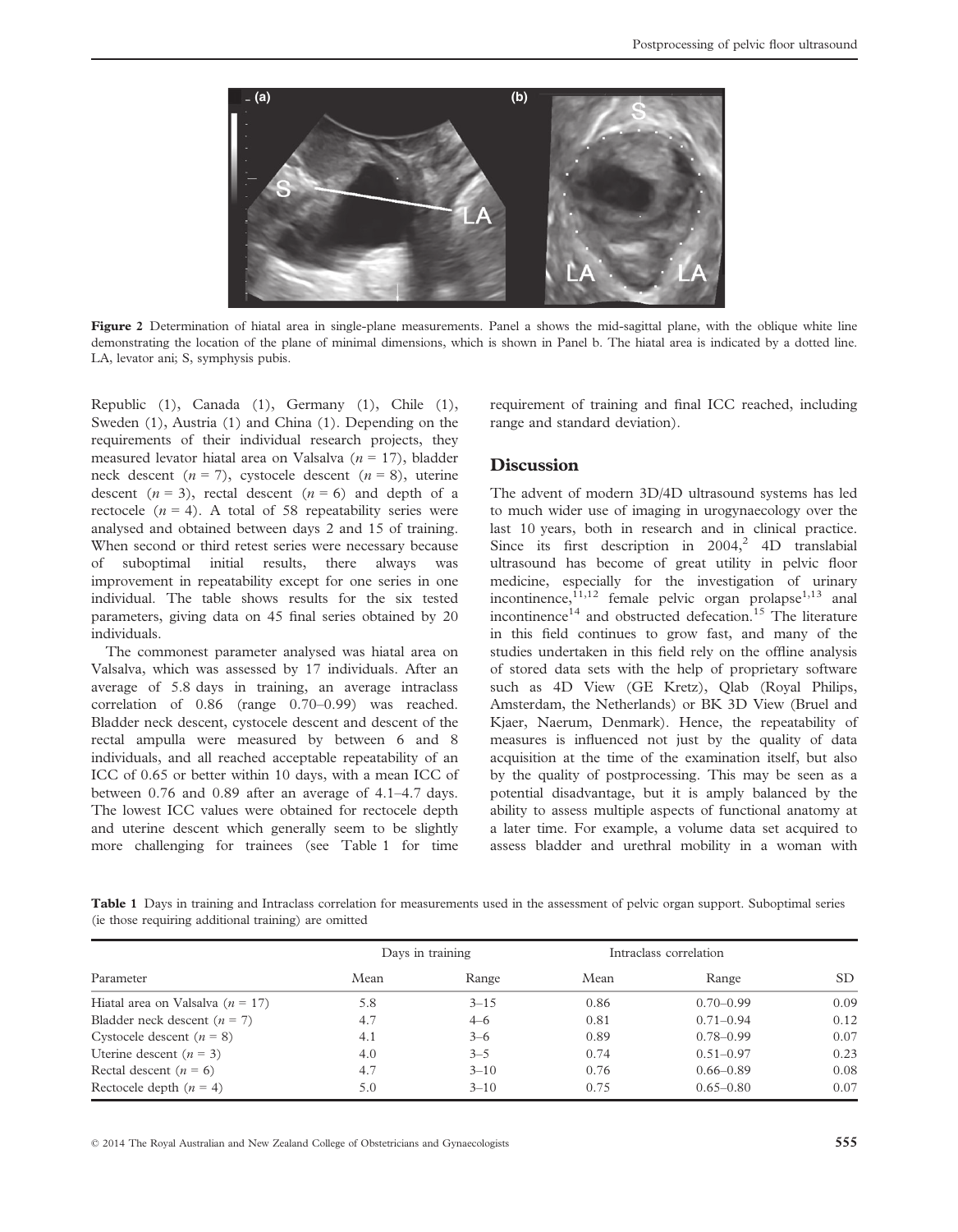stress urinary incontinence may also serve to investigate symptoms of obstructed defecation or faecal incontinence, potentially avoiding another diagnostic procedure. However, it is recognised that the established diagnostic approach to those two conditions involves defecation proctography and endo-anal ultrasound, and translabial 4D imaging is by no means generally accepted as equivalent.

Regardless of immediate clinical utility, postprocessing of ultrasound volume data has greatly enhanced teaching and research capabilities of urogynaecological units, especially as regards the assessment of prolapse and pelvic floor functional anatomy, and it has the capacity to simplify quality assurance and audit projects. From the available literature, it seems evident that most of the described parameters can be obtained with a high degree of repeatability.

This current study adds to the literature by showing that the most commonly used pelvic floor ultrasound parameters obtained by postprocessing for the assessment of pelvic organ support can reliably be taught to an acceptable standard of repeatability within 1 week. However, it is also evident that there is a spectrum of individual competence and that certain measures are harder to learn – such as those relating to the assessment of the central and posterior compartment.

Several weaknesses of this study need to be mentioned. The study design was retrospective and opportunistic, resulting in widely varying numbers of retest series for different measures, from  $n = 17$  for hiatal dimensions on Valsalva to only 3 for uterine descent. In addition, the professional and linguistic background of trainees varied widely. However, we would contend that this makes our data more widely applicable. Another weakness is the absence of qualitative diagnoses commonly applied in functional pelvic floor imaging, such as the diagnosis of a 'true rectocele',  $15,16$  a levator avulsion<sup>17,18</sup> or a (residual) defect of the anal sphincter.<sup>14,19</sup> These parameters may require further investigation in future. In addition, other numeric anatomical measures such as the levator–urethra gap,<sup>20</sup> detrusor wall thickness,<sup>21</sup> urethral rotation or the retrovesical angle were not assessed either, leaving room for further work on the teaching aspects of pelvic floor ultrasound. Finally, it has to be conceded that postprocessing of data sets is only one aspect of the repeatability or reliability of such measures. Surely, ultrasound volume data acquisition itself also adds variability, especially when it involves the performance of manoeuvres such as a Valsalva or a pelvic floor contraction, most obviously for posterior compartment assessment. The latter is largely due to different degrees of stool filling and varying stool quality, and it is understood that a Valsalva manoeuvre does not mimic the actual process of defecation. Siafarikas et al. recently investigated the consistency and learning curve of volume data acquisition itself and found that training was easily accomplished within a short time frame of a few days, reducing the likelihood that this is a major factor.<sup>4</sup> In a recent study in our unit, we investigated the repeatability of multiple standard measures by comparing two independently performed tests in 106 patients at a mean interval of 73 days. Both volume data acquisition and offline analysis were performed blinded to all other imaging data. Comparison of six numerical measures of organ descent and hiatal dimensions yielded ICC of between 0.44 for descent of the rectal ampulla and 0.93 for hiatal area on Valsalva, confirming the data presented in this paper, and kappa between 0.91 for levator avulsion and 0.73 for true rectocele.<sup>22</sup>

In conclusion, offline analysis of ultrasound volume data sets acquired by translabial ultrasound can reliably be taught to an acceptable standard of repeatability within 1 week in most individuals.

#### References

- 1 Dietz HP. Pelvic Floor ultrasound in prolapse: what's in it for the surgeon? *Int Urogynecol*  $\frac{4}{7}$  2011; **22**: 1221–1232.
- 2 Dietz H. Ultrasound imaging of the pelvic floor: 3D aspects. Ultrasound Obstet Gynecol 2004; 23: 615–625.
- 3 Dietz H. Pelvic floor ultrasound: a review.  $Am \t3$  Obstet Gynecol 2010; 202: 321–334.
- 4 Siafarikas F, Staer-Jensen J, Braekken I et al. Learning process for performing and analyzing 3D/4D transperineal ultrasound imaging and interobserver reliability study. Ultrasound Obstet Gynecol 2013; 41: 312–317.
- 5 Dietz H, Shek K, Clarke B. Biometry of the pubovisceral muscle and levator hiatus by three-dimensional pelvic floor ultrasound. Ultrasound Obstet Gynecol 2005; 25: 580–585.
- 6 Van Veelen G, Schweitzer K, Van Der Vaart C. Reliability of pelvic floor measurements on three- and fourdimensional ultrasound during and after first pregnancy: implications for training. Ultrasound Obstet Gynecol 2013; 42: 590–595.
- 7 Yang J, Yang S, Huang W. Biometry of the pubovisceral muscle and levator hiatus in nulliparous Chinese women. Ultrasound Obstet Gynecol 2006; 26: 710–716.
- 8 Chan S, Cheung R, Lee L et al. Pelvic floor biometry in Chinese primiparous women 1 year after delivery: a prospective observational study. Ultrasound Obstet Gynecol 2014 Apr; 43(4): 466–474.
- 9 Siafarikas F, Staer-Jensen J, Braekken IH et al. Learning process for performing and analyzing 3D/4D transperineal ultrasound imaging and interobserver reliability study. Ultrasound Obstet Gynecol 2013 Mar; 41(3): 312–317.
- 10 Dietz HP, Haylen BT, Broome J. Ultrasound in the quantification of female pelvic organ prolapse. Ultrasound Obstet Gynecol 2001; 18: 511–514.
- 11 Dietz HP. Pelvic Floor ultrasound in incontinence: what's in it for the surgeon? Int Urogynecol  $\tilde{\jmath}$  2011; 22: 1085-1097.
- 12 Pirpiris A, Shek K, Kay P, Dietz H. Urethral mobility and urinary incontinence. Ultrasound Obstet Gynecol 2010; 36: 507–511.
- 13 Steensma AB, Oom DMJ, Burger C, Schouten W. Assessment of posterior compartment prolapse: a comparison of evacuation proctography and 3D transperineal ultrasound. Colorectal Dis 2010; 12: 533–539.